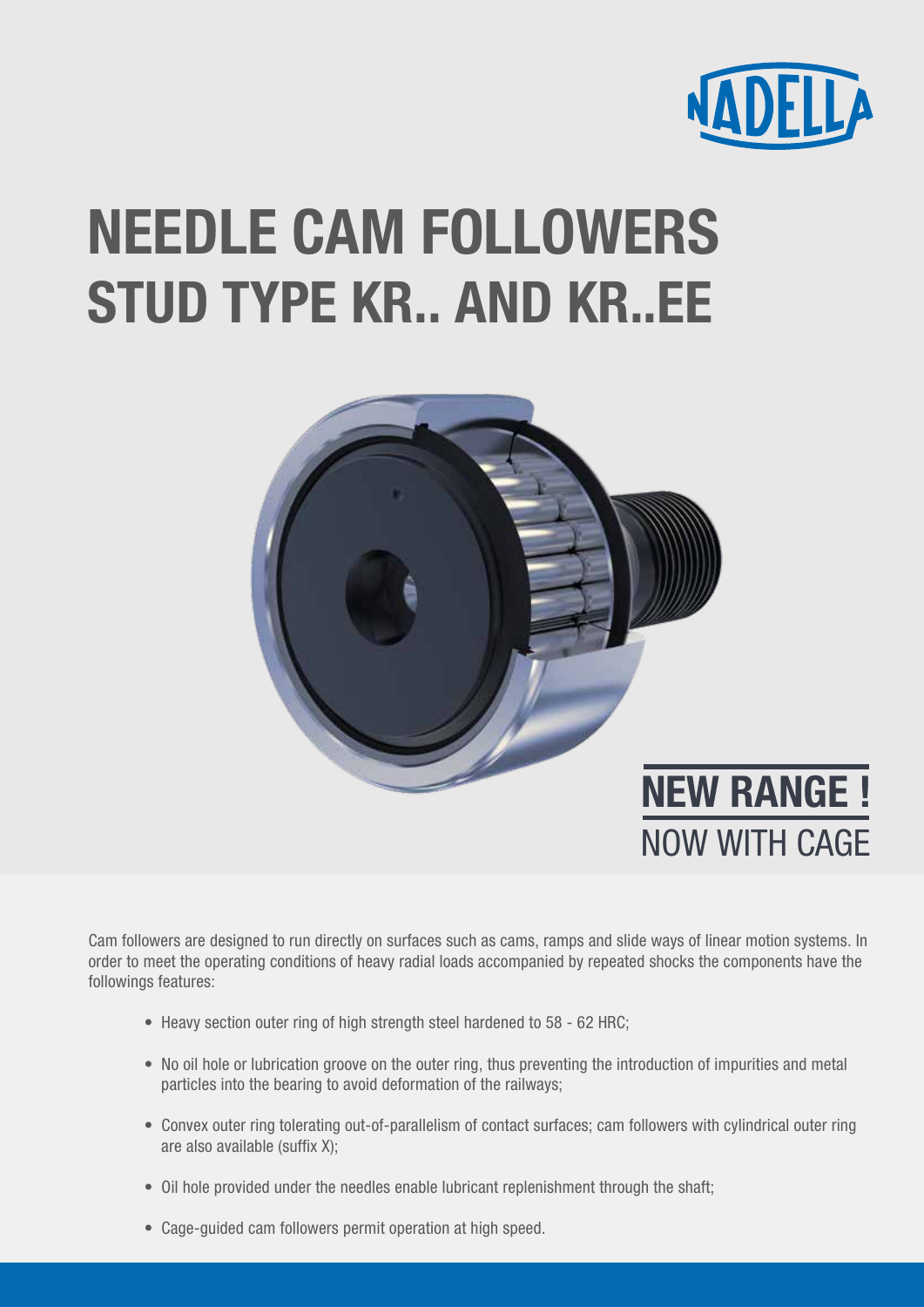Concentric cam followers KR .. KR .. EE sealed both sides

Eccentric cam followers KRE .. KRE .. EE sealed both sides





 $KR$   $\ldots$  EE

| Outside<br>diameter |             | Weight<br>approx.         | <b>Dimensions</b> |                |        |        |                |                          |      |              |              |                |                          |
|---------------------|-------------|---------------------------|-------------------|----------------|--------|--------|----------------|--------------------------|------|--------------|--------------|----------------|--------------------------|
| mm                  | Code        | $\boldsymbol{\mathsf{g}}$ | $\mathsf D$       | d, h7          | B      | B1 max | B <sub>2</sub> | $B_{3}$                  | C    | $C_{1}$      | r min        | d <sub>2</sub> | $d_3$                    |
|                     |             |                           | mm                |                |        |        |                |                          |      |              |              |                |                          |
| 16                  | KR16*       | 20                        | 16                | $6\phantom{1}$ | 28     | 12.2   | 16             | $\overline{\phantom{a}}$ | 11   | 0.6          | 0.15         | 12.5           | $\overline{\phantom{a}}$ |
|                     | KR16EE*     | 20                        | 16                | 6              | 28     | 12.2   | 16             | $\overline{\phantom{a}}$ | 11   | 0.6          | 0.15         | 12.5           | $\overline{\phantom{a}}$ |
| 19                  | KR19*       | 32                        | 19                | $\, 8$         | 32     | 12.2   | 20             | $\overline{\phantom{0}}$ | 11   | 0.6          | 0.15         | 15             |                          |
|                     | KR19EE*     | 32                        | 19                | 8              | 32     | 12.2   | $20\,$         | $\overline{\phantom{a}}$ | 11   | 0.6          | 0.15         | 15             | $\qquad \qquad -$        |
| 22                  | <b>KR22</b> | 47                        | 22                | 10             | 36     | 13.2   | 23             | $\overline{\phantom{a}}$ | 12   | 0.6          | 0.3          | 17.5           | $\overline{\phantom{a}}$ |
|                     | KR22EE      | 47                        | 22                | $10$           | 36     | 13.2   | 23             | $\overline{\phantom{a}}$ | 12   | $0.6\,$      | 0.3          | 17.5           |                          |
| 26                  | <b>KR26</b> | 62                        | $26\,$            | $10$           | 36     | 13.2   | 23             | $\overline{\phantom{a}}$ | 12   | $0.6\,$      | 0.3          | 17.5           | $\overline{\phantom{a}}$ |
|                     | KR26EE      | 62                        | 26                | $10$           | 36     | 13.2   | 23             | $\overline{\phantom{a}}$ | 12   | $0.6\,$      | 0.3          | 17.5           |                          |
| $30\,$              | <b>KR30</b> | 93                        | 30                | 12             | 40     | 15.2   | 25             | 6                        | 14   | $0.6\,$      | 0.6          | 23             | 3                        |
|                     | KR30EE      | 93                        | 30                | 12             | 40     | 15.2   | 25             | 6                        | 14   | 0.6          | 0.6          | 23             | 3                        |
| 32                  | <b>KR32</b> | 104                       | 32                | 12             | 40     | 15.2   | 25             | 6                        | 14   | $0.6\,$      | $0.6\,$      | 23             | $\,3$                    |
|                     | KR32EE      | 104                       | 32                | 12             | $40\,$ | 15.2   | 25             | $6\,$                    | 14   | $0.6\,$      | $0.6\,$      | 23             | $\,3$                    |
| 35                  | <b>KR35</b> | 177                       | 35                | 16             | 52     | 19.6   | 32.5           | 8                        | 18   | $0.8\,$      | 0.6          | 27.6           | 3                        |
|                     | KR35EE      | 177                       | 35                | 16             | 52     | 19.6   | 32.5           | 8                        | $18$ | $0.8\,$      | 0.6          | 27.6           | 3                        |
| 40                  | <b>KR40</b> | 255                       | 40                | 18             | 58     | 21.6   | 36.5           | 8                        | 20   | 0.8          | $\mathbf{1}$ | 31.5           | $\sqrt{3}$               |
|                     | KR40EE      | 255                       | 40                | 18             | 58     | 21.6   | 36.5           | $\, 8$                   | 20   | $0.8\,$      | $\mathbf{1}$ | 31.5           | $\,3$                    |
| 47                  | <b>KR47</b> | 400                       | 47                | 20             | 66     | 25.6   | 40.5           | 9                        | 24   | $0.8\,$      | $\mathbf{1}$ | 36.5           | 4                        |
|                     | KR47EE      | 400                       | 47                | 20             | 66     | 25.6   | 40.5           | $\boldsymbol{9}$         | 24   | $0.8\,$      | $\mathbf{1}$ | 36.5           | $\overline{4}$           |
| 52                  | <b>KR52</b> | 473                       | 52                | $20\,$         | 66     | 25.6   | 40.5           | $\boldsymbol{9}$         | 24   | $0.8\,$      | $\mathbf{1}$ | 36.5           | $\overline{4}$           |
|                     | KR52EE      | 473                       | 52                | 20             | 66     | 25.6   | 40.5           | 9                        | 24   | 0.8          | $\mathbf{1}$ | 36.5           | 4                        |
| 62                  | KR62        | 798                       | 62                | 24             | 80     | 30.6   | 49.5           | 11                       | 29   | $0.8\,$      | $\mathbf{1}$ | 44             | $\overline{4}$           |
|                     | KR62EE      | 798                       | 62                | 24             | 80     | 30.6   | 49.5           | 11                       | 29   | $0.8\,$      | $\mathbf{1}$ | 44             | $\overline{4}$           |
| 72                  | <b>KR72</b> | 1038                      | 72                | 24             | 80     | 30.6   | 49.5           | 11                       | 29   | $0.8\,$      | 1.1          | 44             | $\overline{4}$           |
|                     | KR72EE      | 1038                      | 72                | 24             | $80\,$ | 30.6   | 49.5           | 11                       | 29   | $0.8\,$      | 1.1          | 44             | $\overline{4}$           |
| 80                  | <b>KR80</b> | 1665                      | 80                | 30             | 100    | 37     | 63             | 15                       | 35   | $\mathbf{1}$ | 1.1          | 53             | $\overline{4}$           |
|                     | KR80EE      | 1665                      | 80                | $30\,$         | 100    | 37     | 63             | 15                       | 35   | $\mathbf{1}$ | 1.1          | 53             | 4                        |
| 90                  | KR90        | 2032                      | $90\,$            | $30\,$         | 100    | 37     | 63             | 15                       | 35   | $\mathbf{1}$ | 1.1          | 53             | $\overline{4}$           |
|                     | KR90EE      | 2032                      | 90                | 30             | 100    | 37     | 63             | 15                       | 35   | $\mathbf{1}$ | 1.1          | 53             | $\overline{4}$           |

(1) Nominal dimension for hexagonal socket.

(2) When a cam follower moves on a flat raceway, the load distribution on rolling elements changes due to the elastic deformation of the outer ring. For such operating conditions, the load capacities Cw and Co should be used.

(3) Limit speed with grease lubrication.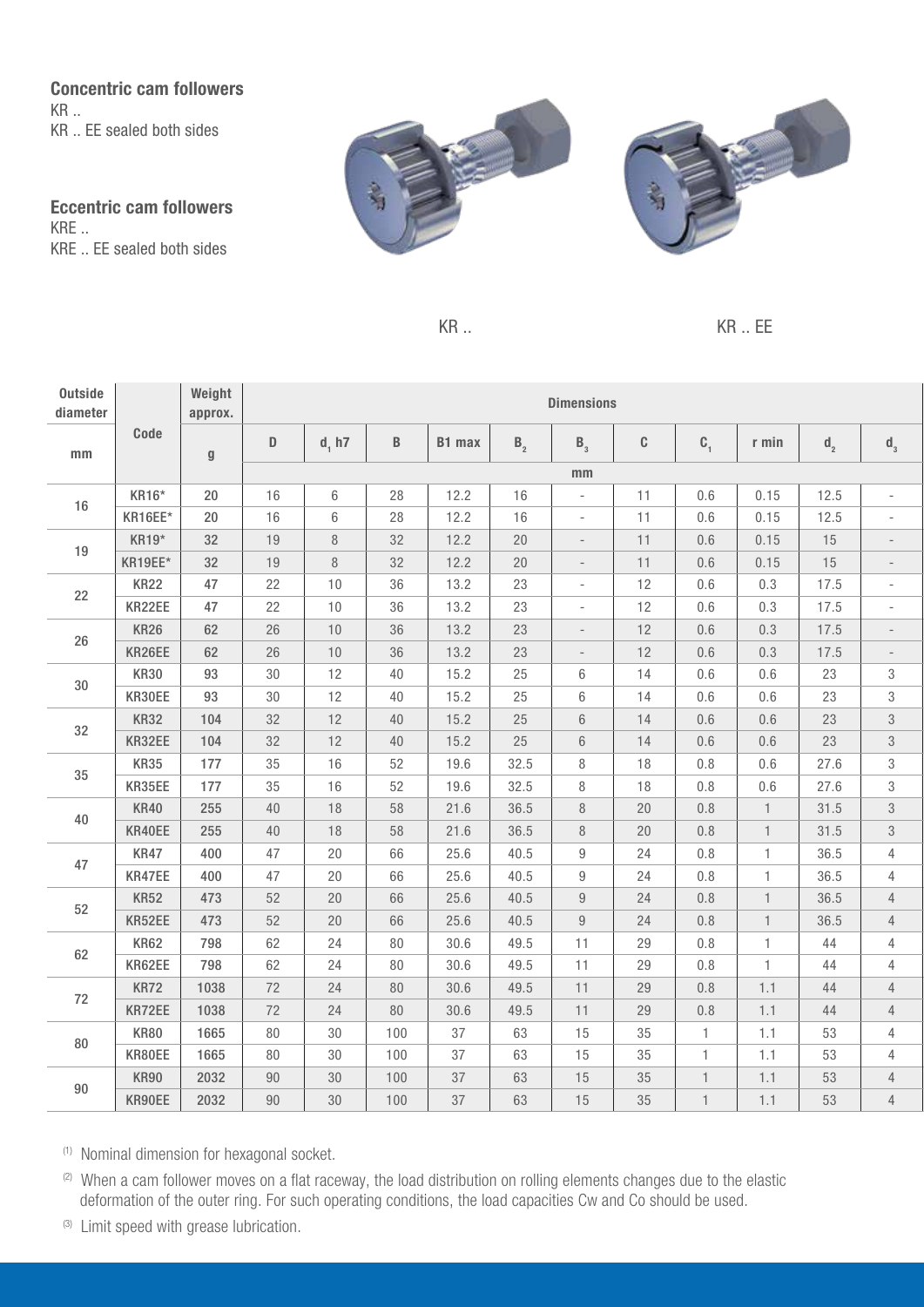







KR .. CONTROLLER KR .. EVALUATION CONTROLLER KR .. EXAMPLE . EXAMPLE . EXAMPLE . EXAMPLE . EXAMPLE . EXAMPLE .

| G       | IG   | <b>Eccentric</b> |                         |              | W(1)                     | <b>Nut</b><br>tightening | Load capacities <sup>(2)</sup>              |                       | <b>Fatigue</b><br>limit load | <b>Speed limit</b> |
|---------|------|------------------|-------------------------|--------------|--------------------------|--------------------------|---------------------------------------------|-----------------------|------------------------------|--------------------|
|         |      | $de$ h9          | $\mathsf{B}_{_{\rm e}}$ | e            |                          | torque $M_A$             | <b>Dynamic</b><br>$\mathbf{c}_{\mathrm{w}}$ | Static c <sub>o</sub> | F                            | (3)                |
|         |      | mm               |                         |              |                          | Nm                       |                                             | N                     |                              | r.p.m.             |
| M6x1    | 8    | 9                | $\overline{7}$          | 0.5          | ÷,                       | 3                        | 3150                                        | 3350                  | 450                          | 14000              |
| M6x1    | 8    | $\overline{9}$   | $\overline{7}$          | 0.5          | $\sim$                   | 3                        | 3150                                        | 3350                  | 450                          | 14000              |
| M8x1.25 | 10   | 11               | 9                       | 0.5          | $\overline{\phantom{a}}$ | $\, 8$                   | 3500                                        | 4000                  | 540                          | 11000              |
| M8x1.25 | $10$ | 11               | $9\,$                   | 0.5          | $\overline{\phantom{a}}$ | 8                        | 3500                                        | 4000                  | 540                          | 11000              |
| M10x1   | 12   | 13               | 10                      | 0.5          | 5                        | 15                       | 4550                                        | 5300                  | 730                          | 8000               |
| M10x1   | 12   | 13               | 10                      | 0.5          | 5                        | 15                       | 4550                                        | 5300                  | 730                          | 8000               |
| M10x1   | 12   | 13               | 10                      | 0.5          | 5                        | 15                       | 5100                                        | 6400                  | 840                          | 8000               |
| M10x1   | 12   | 13               | 10                      | 0.5          | 5                        | 15                       | 5100                                        | 6400                  | 840                          | 8000               |
| M12x1.5 | 13   | 15               | 11                      | 0.5          | 6                        | 22                       | 6800                                        | 8600                  | 1220                         | 5500               |
| M12x1.5 | 13   | 15               | 11                      | 0.5          | 6                        | 22                       | 6800                                        | 8600                  | 1220                         | 5500               |
| M12x1.5 | 13   | 15               | 11                      | 0.5          | 6                        | 22                       | 7100                                        | 9200                  | 1290                         | 5500               |
| M12x1.5 | 13   | 15               | 11                      | 0.5          | 6                        | 22                       | 7100                                        | 9200                  | 1290                         | 5500               |
| M16x1.5 | 17   | 20               | 14                      | 1            | 8                        | 58                       | 9700                                        | 14300                 | 1830                         | 3600               |
| M16x1.5 | 17   | 20               | 14                      | 1            | 8                        | 58                       | 9700                                        | 14300                 | 1830                         | 3600               |
| M18x1.5 | 19   | 22               | 16                      | $\mathbf{1}$ | 8                        | 87                       | 10900                                       | 15800                 | 2090                         | 2900               |
| M18x1.5 | 19   | 22               | 16                      | $\mathbf{1}$ | 8                        | 87                       | 10900                                       | 15800                 | 2090                         | 2900               |
| M20x1.5 | 21   | 24               | 18                      | 1            | 10                       | 120                      | 15400                                       | 26000                 | 3400                         | 2400               |
| M20x1.5 | 21   | 24               | 18                      | 1            | 10                       | 120                      | 15400                                       | 26000                 | 3400                         | 2400               |
| M20x1.5 | 21   | 24               | 18                      | $\mathbf{1}$ | 10                       | 120                      | 16600                                       | 29000                 | 3800                         | 2400               |
| M20x1.5 | 21   | 24               | 18                      | $\mathbf{1}$ | 10                       | 120                      | 16600                                       | 29000                 | 3800                         | 2400               |
| M24x1.5 | 25   | 28               | 22                      | 1            | 14                       | 220                      | 26000                                       | 48000                 | 6800                         | 1900               |
| M24x1.5 | 25   | 28               | 22                      | 1            | 14                       | 220                      | 26000                                       | 48000                 | 6800                         | 1900               |
| M24x1.5 | 25   | 28               | 22                      | $\mathbf{1}$ | 14                       | 220                      | 28000                                       | 53000                 | 7200                         | 1900               |
| M24x1.5 | 25   | 28               | 22                      | $\mathbf{1}$ | 14                       | 220                      | 28000                                       | 53000                 | 7200                         | 1900               |
| M30x1.5 | 32   | 35               | 29                      | 1.5          | 14                       | 450                      | 38500                                       | 77000                 | 11000                        | 1300               |
| M30x1.5 | 32   | 35               | 29                      | 1.5          | 14                       | 450                      | 38500                                       | 77000                 | 11000                        | 1300               |
| M30x1.5 | 32   | 35               | 29                      | 1.5          | 14                       | 450                      | 40500                                       | 83000                 | 11700                        | 1300               |
| M30x1.5 | 32   | 35               | 29                      | 1.5          | 14                       | 450                      | 40500                                       | 83000                 | 11700                        | 1300               |

\* Diameters 16 and 19 are supplied with screw driver slot as standard feature,however these can also be supplied with hexagonal socket if required.